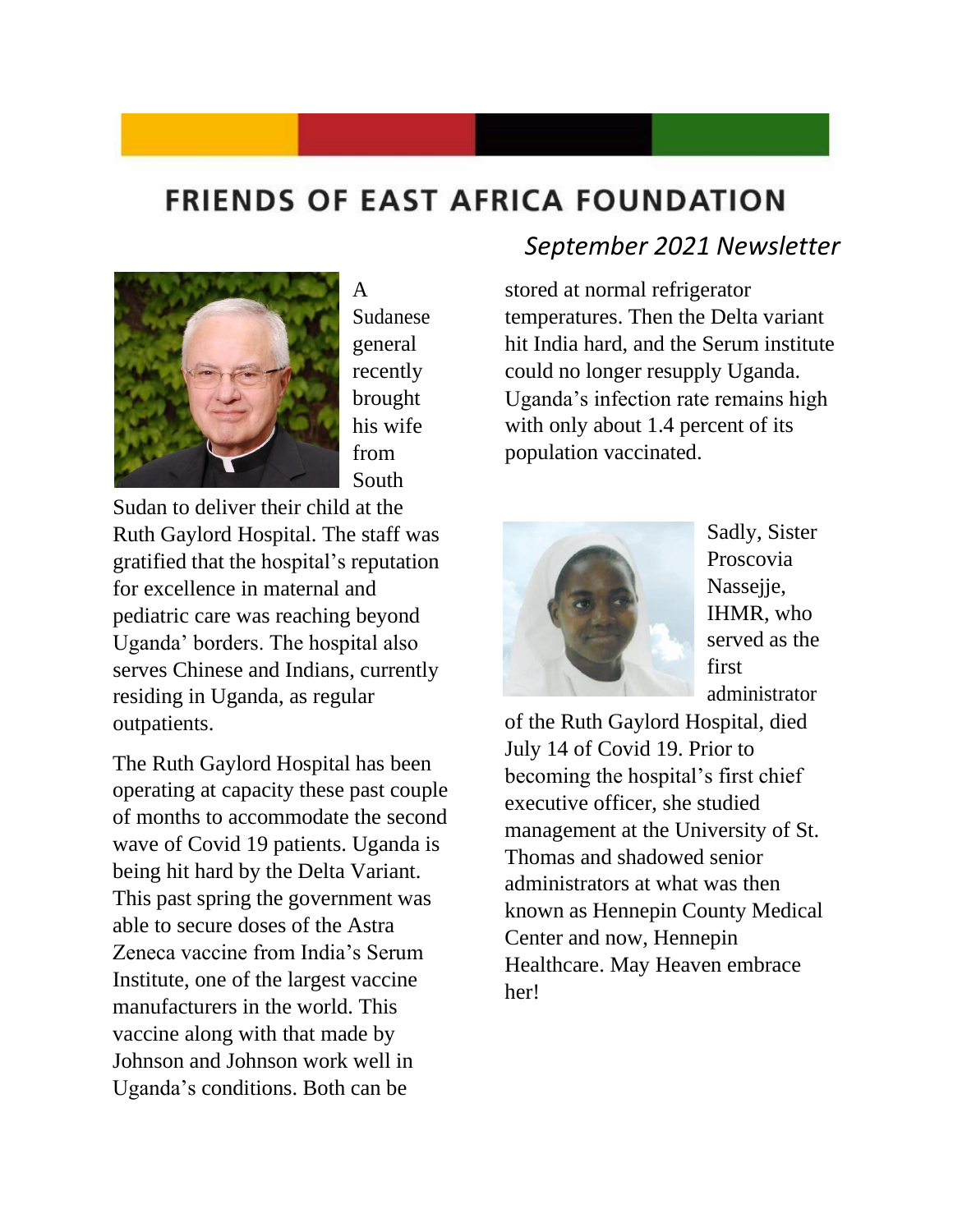

On a happier note, I am proud to report that **Sister** Elizabeth

Nakku, IHMR, who received both her master's and doctor's degrees from the University of St. Thomas, and who returned to Uganda this summer to take up duties as a professor, has graciously agreed to assist part-time, remotely, with some FOEA Foundation administrative work previously managed by Patricia Sirek who retired June 30.



Morgan Kisitu, another St. Thomas alum, resides in Entebbe

where he owns and operates a travel agency he founded, 1000 Shades of Green Tours and Safari Company. He has kindly agreed to take up another one of Pat's responsibilities, editing this newsletter.

Last year, 2020, the hospital logged 35,000 patient visits, up five percent over the previous year. The previous year, before Covid lockdowns, the hospital grew 35 percent.

Work on the landscaping for the three, newly completed apartment buildings was slowed by the lockdowns but is now expected to be finished by mid-September. Eight of nine apartments in the Gary Holms Residence are now leased, as are three of eight in the Thomas and Susan Bisanz Residence and one of eight in the Dennis and Megan Doyle Residence – the last building to be completed. The three buildings house 25 beautiful, twobedroom apartments.

God is clearly in this work. How else explain the many hearts that have opened to help make high quality, affordable health care available to so many so quickly.

You have our heartfelt gratitude!

Dennis Dease

Reverend Dennis Dease President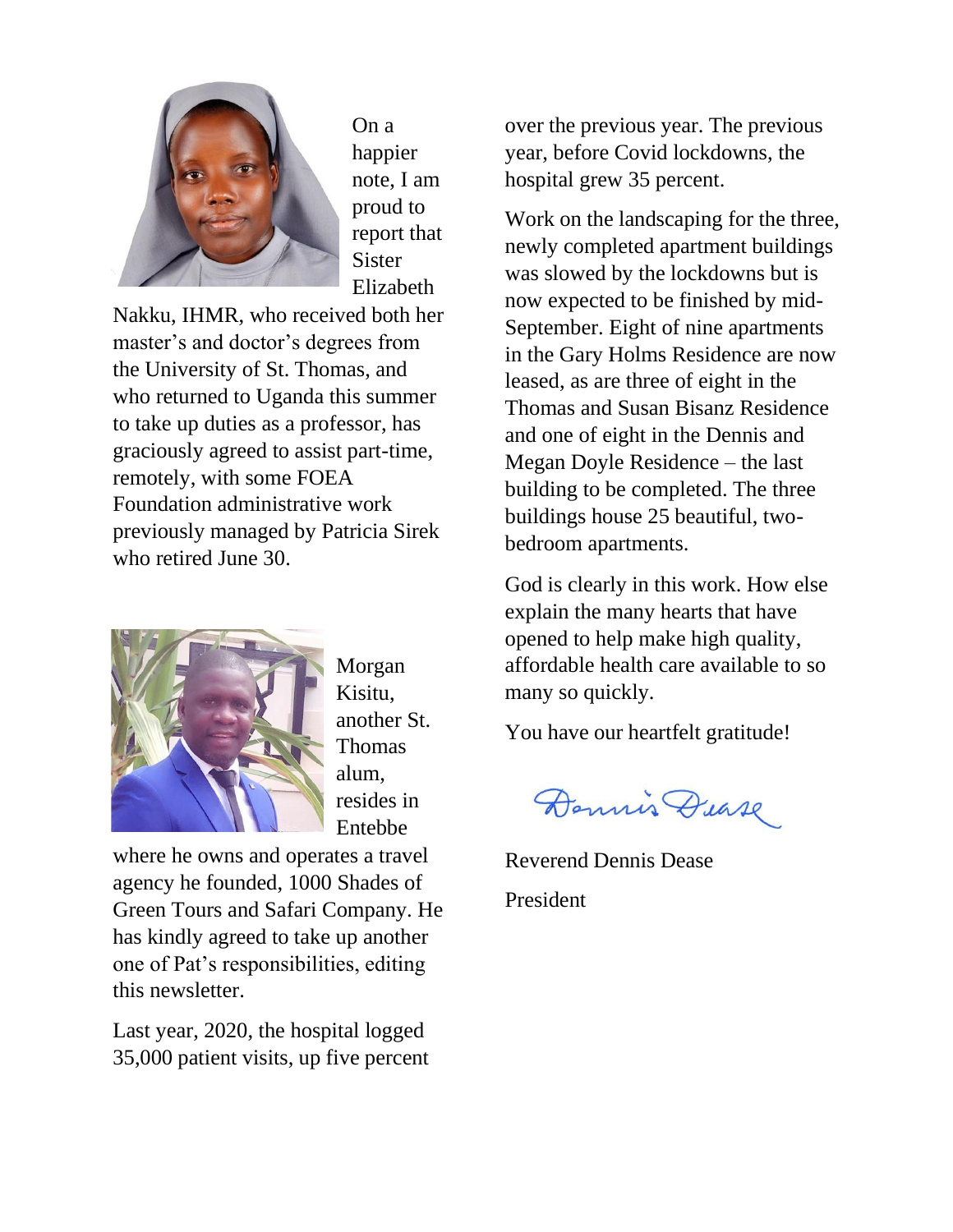## **New and upgraded services**

A number of services have been added thanks to funding from Friends of East Africa Foundation. These include

- $\checkmark$  A brand new 4WD Ambulance
- $\checkmark$  Isolation rooms for patients with contagious conditions
- $\checkmark$  A new dental chair and equipment
- $\overrightarrow{A}$  A 5-part hematology analyzer
- $\checkmark$  Cardiac and endovaginal probes
- $\checkmark$  Upgrades to the Neonatal Unit: infusion pumps, a sterilizer, phototherapy, infant radiant warmer, patient monitors
- $\checkmark$  Ultrasonic nebulizers
- Optiflow machine
- $\checkmark$  A structure to house HDU, ICU and endoscopy

Projects whose funding has been secured and implementation pending

- Endoscopy services
- High Dependency Unit (HDU)



*This new, Toyota Land Cruiser Ambulance with 4WD is a gift from John and Sue Morrison and replaces the old ambulance which was near its life's end and breaking down and out of service more and more frequently.*



*Amaal Amirah Atai, female, one year and two months. She had checked in to see a pediatrician. She was diagnosed with anemia and acute pharyngitis. (The baby is on her mother's lap. The mother did not volunteer her name but consented to the photo being taken and used). In orange head scarf is nurse Salma Juma; in the white clinical coat is pediatrician Dr. Dorothy Nanfuka Gingo.*



*Audrey Najjuma, female, 10 years old. She was in good health and had been brought in to receive HPV vaccine. Administering the vaccine is Annet Namyalo, nursing director.*



*Asham Ssemuwemba, male,2 years and 6 months. He was accompanied by his father and attending to them is pediatrician, Dr. Dorothy Nanfuka Gingo. He was treated for dermatitis.*

:



*Sumayia Nagadya, 32 years old, had undergone an elective cesarean section on 18thAugust 2021 and delivered a baby girl with birth weight 3.0 kilograms. They were discharged on 22ndAugust in good health. The nursing team are Annet Namyalo (nursing director) and Peninah Nalukwago (midwife)*